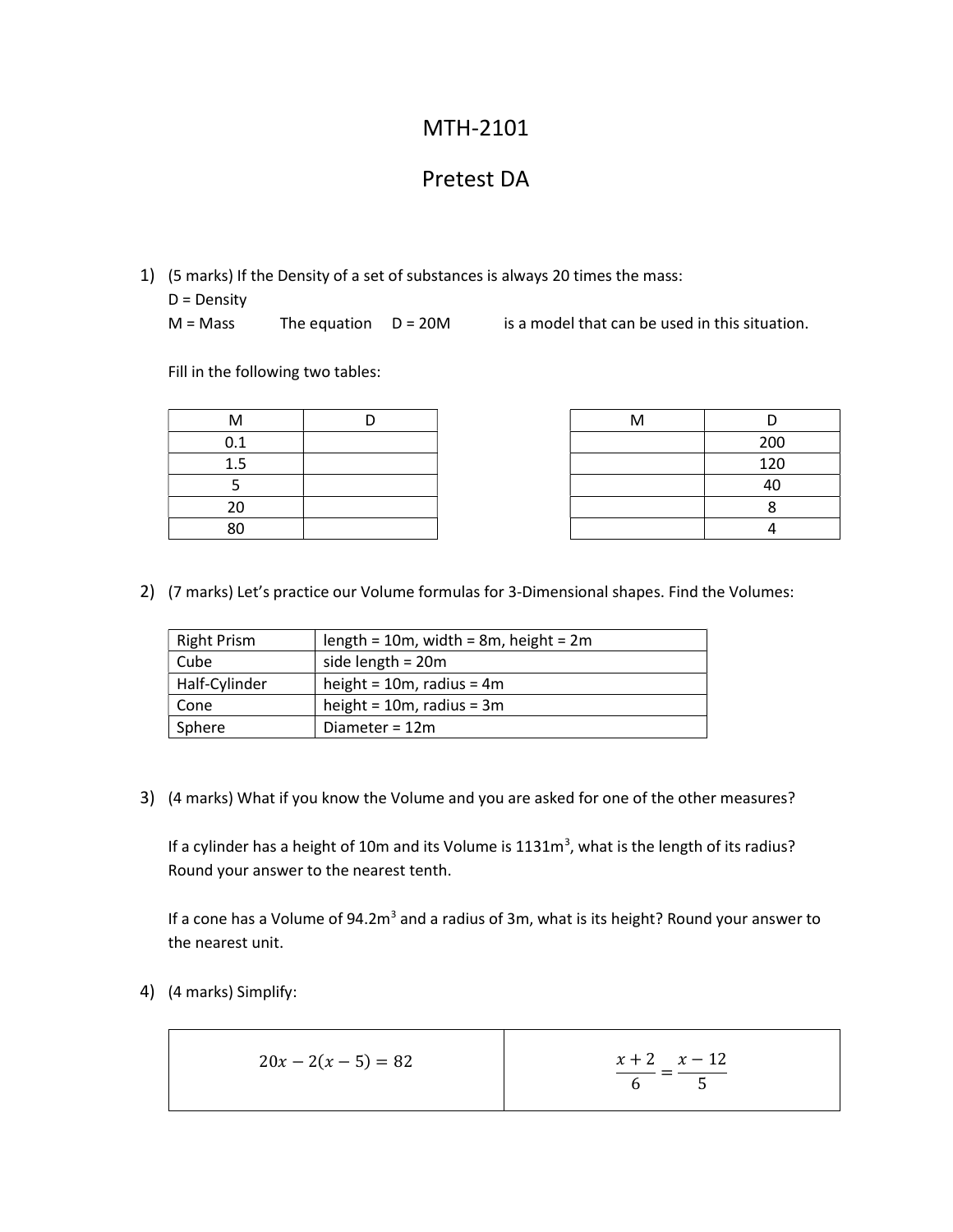| Rectangle | $\ell$ = 10, w = 4, A = ?                |
|-----------|------------------------------------------|
|           | $A = 20$ , $w = 2$ , $\ell = ?$          |
|           | $A = 80$ , $B = 20$ , $h = 2$ , $b = ?$  |
|           | $A = 100$ , $b = 16$ , $h = 4$ , $B = ?$ |
| Rhombus   | $D = 10$ , $d = 8$ , $A = ?$             |
|           | $A = 30$ , $D = 10$ , $d = ?$            |
| Square    | $s = 10, A = ?$                          |
|           | $A = 144$ , $s = ?$                      |
| Triangle  | $b = 12$ , $h = 6$ , $A = ?$             |
|           | $A = 40$ , $b = 10$ , $h = ?$            |
| Circle    | $r = 4, A = ?$                           |
|           | $D = 16, r = ?$                          |
|           |                                          |

5) (10 marks) Let's practice our Area formulas for 2-dimensional shapes:

6) (5 marks) I earn \$20/hour to tutor students. Make a linear model of this situation. Remember to define the variables.

Now use your model to answer:

- a) How much will I earn in  $8\frac{1}{2}$  $\frac{1}{2}$  hours?
- b) If I earned \$400 last month, how many hours did I tutor?
- 7) (40 marks) I am going to do a vacation, camping up north. Should I buy a trailer, or rent a recreational vehicle? The following are the facts I must consider:

| My budget for the<br>trip is \$1400.00 | If I use the RV, my<br>camping fees will be<br>\$30/night. | I would like to visit the furthest I can manage<br>of these possible towns: |       |
|----------------------------------------|------------------------------------------------------------|-----------------------------------------------------------------------------|-------|
| I have 2 weeks of                      | If I buy the trailer, I                                    | Mont-Laurier                                                                | 206km |
| vacation time.                         | will stay in rental                                        | Rimouski                                                                    | 572km |
|                                        | cottages that cost                                         | Rouyn-Noranda                                                               | 603km |
|                                        | \$59/night.                                                | Riviere de Loup                                                             | 463km |
| The cost of gasoline                   | The fuel consumption                                       | <b>RV</b> rental costs                                                      |       |
| seems stable at                        | of the car while                                           | \$300/week                                                                  |       |
| \$1.20/L                               | pulling the trailer is                                     |                                                                             |       |
|                                        | 9L/100km.                                                  |                                                                             |       |
| The trailer costs                      | The fuel consumption                                       |                                                                             |       |
| \$460.00                               | of the RV is                                               |                                                                             |       |
|                                        | 28L/100km.                                                 |                                                                             |       |